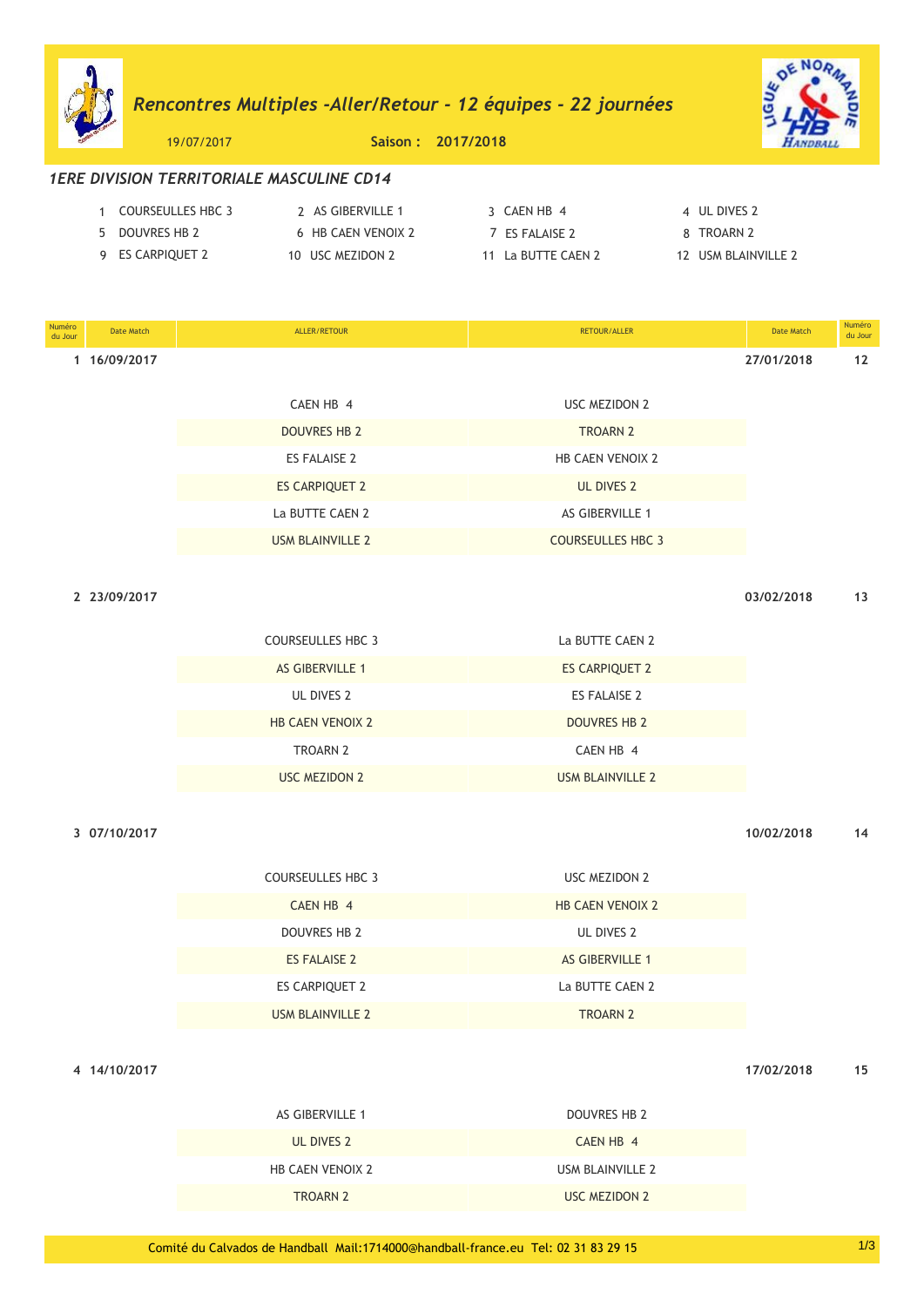| <b>Numéro</b><br>du Jour | Date Match | ALLER/RETOUR    | RETOUR/ALLER        | Date Match | Numéro<br>du Jour |
|--------------------------|------------|-----------------|---------------------|------------|-------------------|
|                          |            | ES CARPIQUET 2  | COURSEULLES HBC 3   |            |                   |
|                          |            | La BUTTE CAEN 2 | <b>ES FALAISE 2</b> |            |                   |

### **5 21/10/2017 17/03/2018 16**

| COURSEULLES HBC 3   | TROARN 2                |
|---------------------|-------------------------|
| CAEN HB 4           | <b>AS GIBERVILLE 1</b>  |
| DOUVRES HB 2        | La BUTTE CAEN 2         |
| <b>ES FALAISE 2</b> | <b>ES CARPIQUET 2</b>   |
| USC MEZIDON 2       | <b>HB CAEN VENOIX 2</b> |
| USM BLAINVILLE 2    | UL DIVES 2              |

**6 11/11/2017 24/03/2018 17**

| UL DIVES 2<br><b>USC MEZIDON 2</b><br><b>TROARN 2</b><br><b>HB CAEN VENOIX 2</b><br><b>COURSEULLES HBC 3</b><br>ES FALAISE 2<br>ES CARPIQUET 2<br>DOUVRES HB 2<br>La BUTTE CAEN 2<br>CAEN HB 4 | AS GIBERVILLE 1 | USM BLAINVILLE 2 |
|------------------------------------------------------------------------------------------------------------------------------------------------------------------------------------------------|-----------------|------------------|
|                                                                                                                                                                                                |                 |                  |
|                                                                                                                                                                                                |                 |                  |
|                                                                                                                                                                                                |                 |                  |
|                                                                                                                                                                                                |                 |                  |
|                                                                                                                                                                                                |                 |                  |

### **7 18/11/2017 31/03/2018 18**

| <b>COURSEULLES HBC 3</b> | <b>HB CAEN VENOIX 2</b> |
|--------------------------|-------------------------|
| CAEN HB 4                | <b>ES CARPIQUET 2</b>   |
| DOUVRES HB 2             | ES FALAISE 2            |
| <b>TROARN 2</b>          | UL DIVES 2              |
| USC MEZIDON 2            | AS GIBERVILLE 1         |
| USM BLAINVILLE 2         | La BUTTE CAEN 2         |

**8 02/12/2017 07/04/2018 19**

| AS GIBERVILLE 1     | <b>TROARN 2</b>          |
|---------------------|--------------------------|
| UL DIVES 2          | <b>HB CAEN VENOIX 2</b>  |
| DOUVRES HB 2        | <b>COURSEULLES HBC 3</b> |
| <b>ES FALAISE 2</b> | CAEN HB 4                |
| ES CARPIQUET 2      | USM BLAINVILLE 2         |
| La BUTTE CAEN 2     | <b>USC MEZIDON 2</b>     |

**9 09/12/2017 14/04/2018 20**

COURSEULLES HBC 3 UL DIVES 2